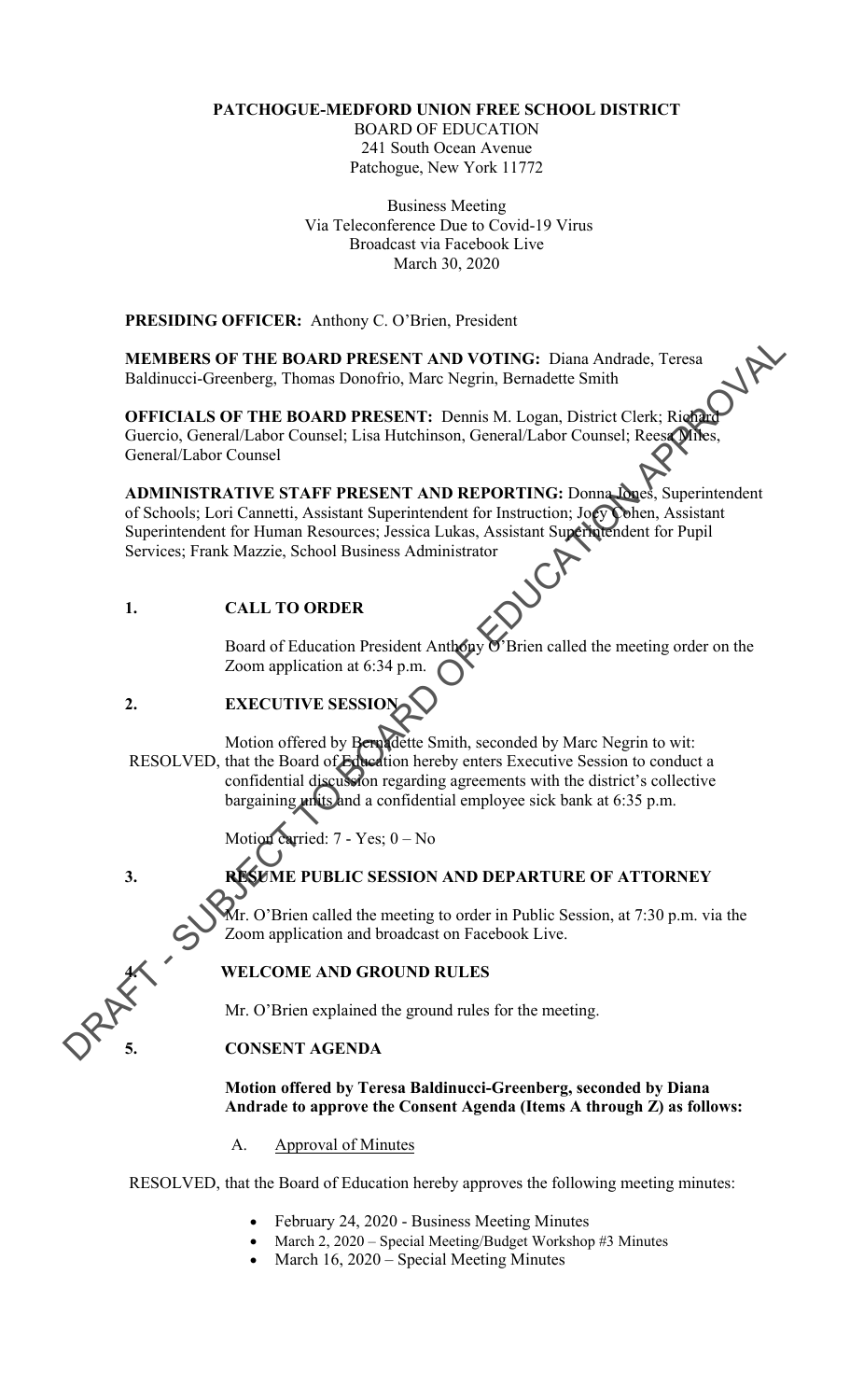- B. Approval of Personnel
- WHEREAS, the Board of Education recognizes that in order to be eligible for tenure, an individual receiving a probationary appointment as a classroom teacher or building principal must receive annual composite or overall APPR ratings of H or E in at least three (3) of the four (4) proceeding years, and if the individual receives a rating of one (1) in the final year of the probationary period, he or she will not be eligible for tenure at that time, be it
- RESOLVED, that the Board of Education hereby approves the following personnel Reports. (see Schedule #1 - Attached)
	- A1. Instructional Staff
	- A2. Instructional Staff LOA/Returns
	-
	- B1. Operational Staff<br>B2. Operational Staff LOA/Returns
	- B3. Operational Staff Payouts
	- C. Approval of Agreement with Non-Aligned Employees

 $\ddot{\phantom{0}}$ 

- WHEREAS, the Board of Education of the Patchogue Medford Union Free School District (the "Board") employs staff who are not represented by a recognized employee organization pursuant to the New York State Public Employees' Fair Employment Act ("Non-aligned Employees"); and
- WHEREAS, the Non-aligned Employees do not have collective bargaining agreements and, therefore, have their terms and conditions of employment established by action of the Board of Education; and
- All. Instructional Staff<br>
2. Instructional Staff<br>
2. Instructional Staff<br>
2. Coperational Staff<br>
2. Coperational Staff<br>
2. Coperational Staff<br>
2. Coperational Staff<br>
2. Coperations Staff CAO-Returns<br>
2. Appropriate of the of the Board of Education; and<br>WHEREAS, on March 15, 2020, Governor Andrew Cuomo issued Executive Order 202.4, which mandates that effective March 17, 2020 through April 15, 2020, the District must allow non-essential personnel to be able to work from home or take leave without charging accruals, except for those personnel essential to the District's response to the COVID-19 emergency, and such non-essential personnel shall total no less than 50% of the total number of employees across the District's entire workforce; and now, therefore be it
	- RESOLVED, that pursuant to New York General Municipal Law Section 92 and Executive Order 202.4, the Board shall provide paid leave to all non-essential non-aligned employees on regularly scheduled workdays, at their regular rates of pay, who are ready, willing and able to work as determined by the Superintendent of Schools during the period that Executive Order 202.4 remains in effect and any period that extends the effect of Executive Order 202.4; and be it further

RESOLVED, all essential personnel who are ready, willing and able to work as determined by the Superintendent of Schools shall perform such duties within the scope of their title during the period that Executive Order 202.4 remains in effect and any period that extends the effect of Executive Order 202.4 whether remotely and/or in the District; and be it further

RESOLVED, that for Non-aligned Employees who are ready, willing and able to work as determined by the Superintendent of Schools during the period that Executive Order 202.4 remains in effect and any period that extends the effect of Executive Order 202.4 and who also have a vacation buy-back option in their 2019-2020 Benefits Agreement, in addition to such benefit, such employees who reported to work from March 18, 2020 up through and including March 27, 2020, may buy back one (1) additional day for each day worked up to a maximum of eight (8) additional days. However, if these Non-Aligned Employees specifically, utilized their leave days from March 18, 2020 up through and including March 27, 2020, such time will be deducted from their leave accruals.

> D. Approval Establishment of Sick Leave Bank – CSEA Full-Time Clerical Unit

RESOLVED, that upon the recommendation of the Superintendent of Schools, the Board of Education approves the establishment of a sick leave bank for the member of the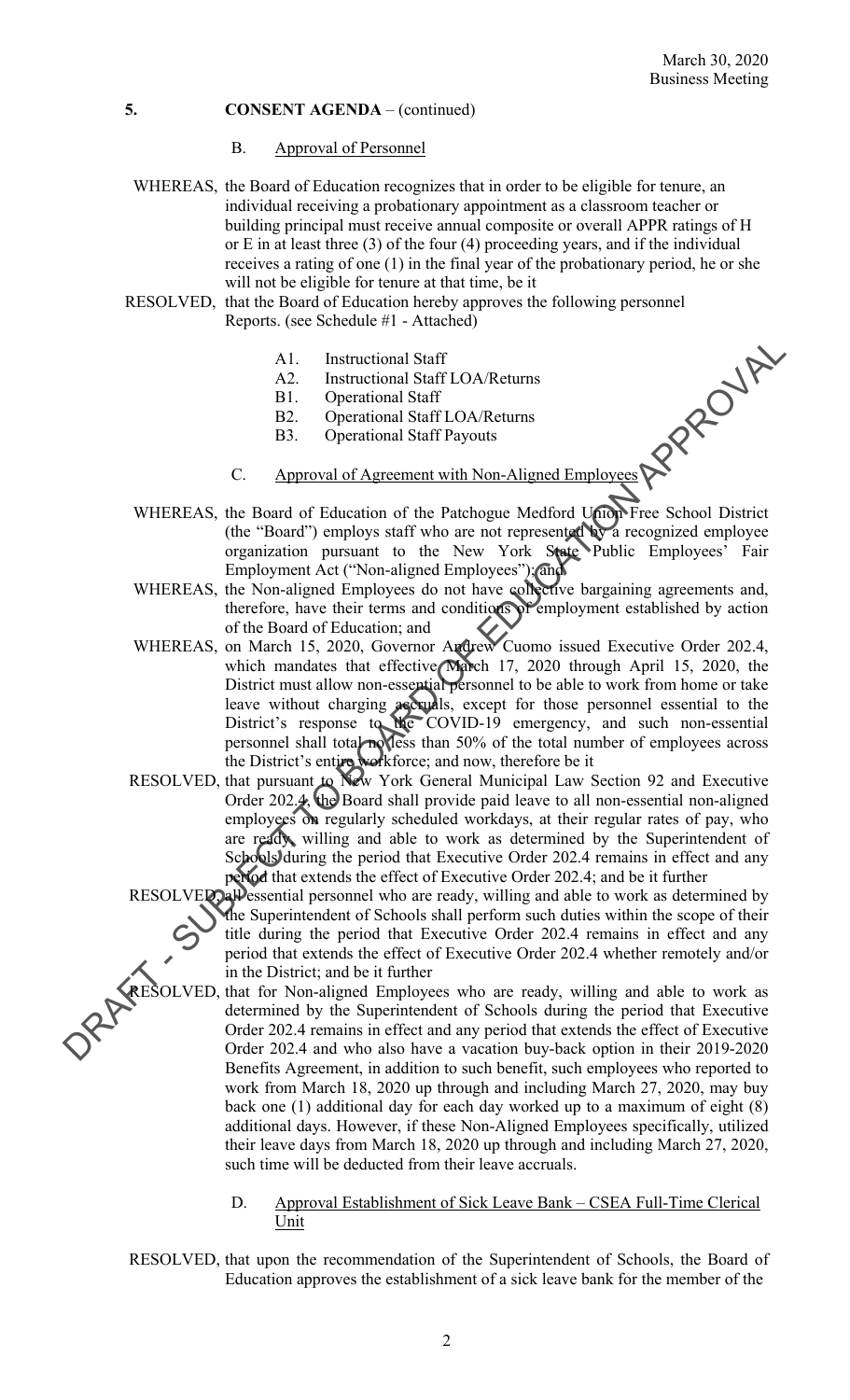Civil Service Employees' Association Full-Time Clerical Unit named in Confidential Schedule A for 12 days. The donation of leave by the Clerical Unit is not to be considered precedent-setting.

- E. Approval of Memorandum of Agreement with CSEA Part-Time Unit regarding Dental and Vision Plan
- RESOLVED, that, upon the recommendation of the Superintendent of Schools, the Board of Education approves a Memorandum of Agreement with the Civil Service Employees part-time unit pertaining to enrollment of unit employees in Solstice Dental and Vision Plans.
	- F. Approval of Memorandum of Agreement with CSEA Part-Time Unit regarding Retiree Dental and Vision Plan
- RESOLVED, that, upon the recommendation of the Superintendent of Schools, the Board of Education approves a Memorandum of Agreement with the Civil Service Employees part-time unit pertaining to retiree dental and vision benefits.
	- G. Change of Pay Rate for Election Staff to Comply with New Minimum Wage
	- 1. Permanent Chairpersons
- RESOLVED, that the Board of Education hereby increases the pay for the following persons as members of the Board of Registry for the fiscal year 2019-2020 to \$13.00 per hour to comply with new the new minimum wage; and be it further
- RESOLVED, that permanent chairpersons for the fiscal year 2019-2020 each receive an additional \$40.00 fee for each Election Day worked; and that the district clerk is authorized to fill vacancies as they occur.

Juta (Judy) Re Barbara Ram Margaret Safranek Angela Kaiser Donna Cochrane Lorraine Crowley (alternate) Ursula Closson (alternate)

ant Clerks and Election Inspectors

Dental and Vision Plans.<br>
F. Approxed of Meriodian Mission Plans<br>
Textacology reading Retire Dental and Vision Plans<br>
RESOLVED, that, upon the recommendation of the Superintendent of Schools One Board of<br>
Englection appro that the Board of Education hereby increases the pay for the following persons as election inspectors (or substitute election inspectors) for the fiscal year 2019- 2020 to \$13.00 per hour to comply with the new minimum wage; and be it further

RESOLVED, that the chief election inspectors for fiscal 2019-2020 will serve at no additional fee; and that the district clerk is authorized to fill vacancies as they occur.

### Assistant Clerks

- Jessica Boehm Edna Jonck Patricia Condos (alternate) Mary Ellen Bodkin Camille Bridson Carol Lopez Ursula Closson Jean Pisculli Donna Murname Geraldine Restifo (alternate) Manuel Felouzis (alternate) Judy Sullivan (alternate) Lorraine Crowley Thomas Cheshire (alternate) Harry Farides (alternate) Diane Giaquinto (alternate) Linda Happel (alternate) Cathy Shulder Patricia Bohlert (alternate)
	- Donna Murname Florette Loughlin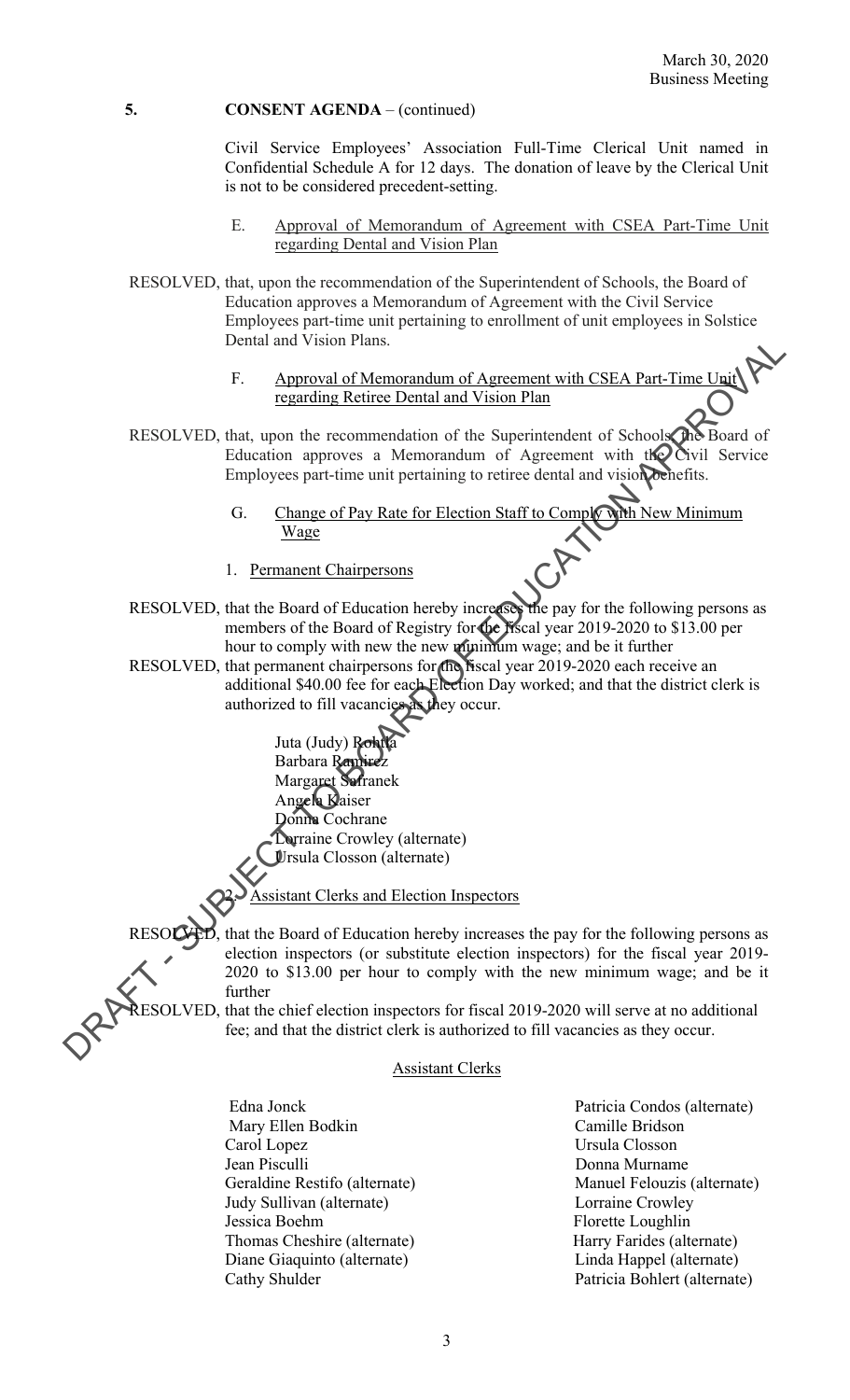### Election Inspectors

Louise Ebert **John Ramirez** Lorraine Chapparino (alternate) Kelly Berwick Jane Knopp Rita Mae Hihn (alternate) Patricia Rizzi (alternate) John Guisto (alternate) Susan Comunale Paulette Green Winnifred Kuhn Marie Gebbia (alternate) Joanne Pironti Jeanette Holmes (alternate) Gerard Giaquinto (alternate)

- H. Approval of Provision of Educational Opportunities for Resident Pupile with Disabilities
- to resident pupils as listed, in date order, on the rosters provided to the Board of RESOLVED, that the Board of Education approves the provision of educational opportunities Education:
	- 1. Committee for Pre-School Special Education
	- 2. Committee for Special Education
	- I. Approval of Construction Program Change
- RESOLVED, that upon the recommendation of the Superintendent of Schools, the Board of Education hereby approves the following construction program change orders:
- H. Approval of Provision of Educational Opportunities for Resident Pupils<br>
RESOLVED, that the Roard of Education:<br>
to resident pupils as listed, in date order, on the rosters provided CRB Board of<br>
Education:<br>
L. Committe Change Order #1 – Stalco Construction, Inc. – ADA Toilet Renovations at Bay Elementary School Provide all labor, materials and equipment for the following: 1) New Durock infill at toilet rooms. Add \$6,392.75; 2) Credit balance of Unforeseen Conditions Allowance. Deduct  $(\$20,000.00) - \text{Total Deduct Amount of }(\$13,607.25)$ 
	- for the following: 1) Asbestos ceiling plaster removal at nurses room Change Order  $\sharp I$  – Stalco Construction, Inc. – ADA Toilet Renovations at Eagle Elementary School – Provide all labor, materials and equipment A23. Add \$4,659.52; 2) Credit for balance of Unforeseen Conditions Allowance. Deduct (\$7,500.00) – Total Deduct Amount of (\$2,840.48)
	- Acceptance of Financial Reports

reports of the January 1, 2020 through January 31, 2020 period:<br>1. Treasurer's Report RESOLVED, that the Board of Education hereby accepts the following financial

- 
- 2. Claims Auditor Letter
- 3. Claims Auditor Reports
	- Payroll Schedule Audit Report
	- Payroll Adjustments Report
	- Substitute Teacher Report (Budget)
	- Substitute Teacher Report (Grants)
	- Custodial Overtime Report
	- Cash Disbursement Report
	- Workers' Compensation Cash Disbursement
	- Wire Reconciliation Report
	- nVision Audit Reports
- 4. Cash Flow Projection 5. Extra Classroom Activity Fund
- 
- 6. Addition of Extra Classroom Activity Account
- 7. Scholarship Activity Fund
- 8. General Fund Financial Reports
- 9. School Lunch Fund Financial Reports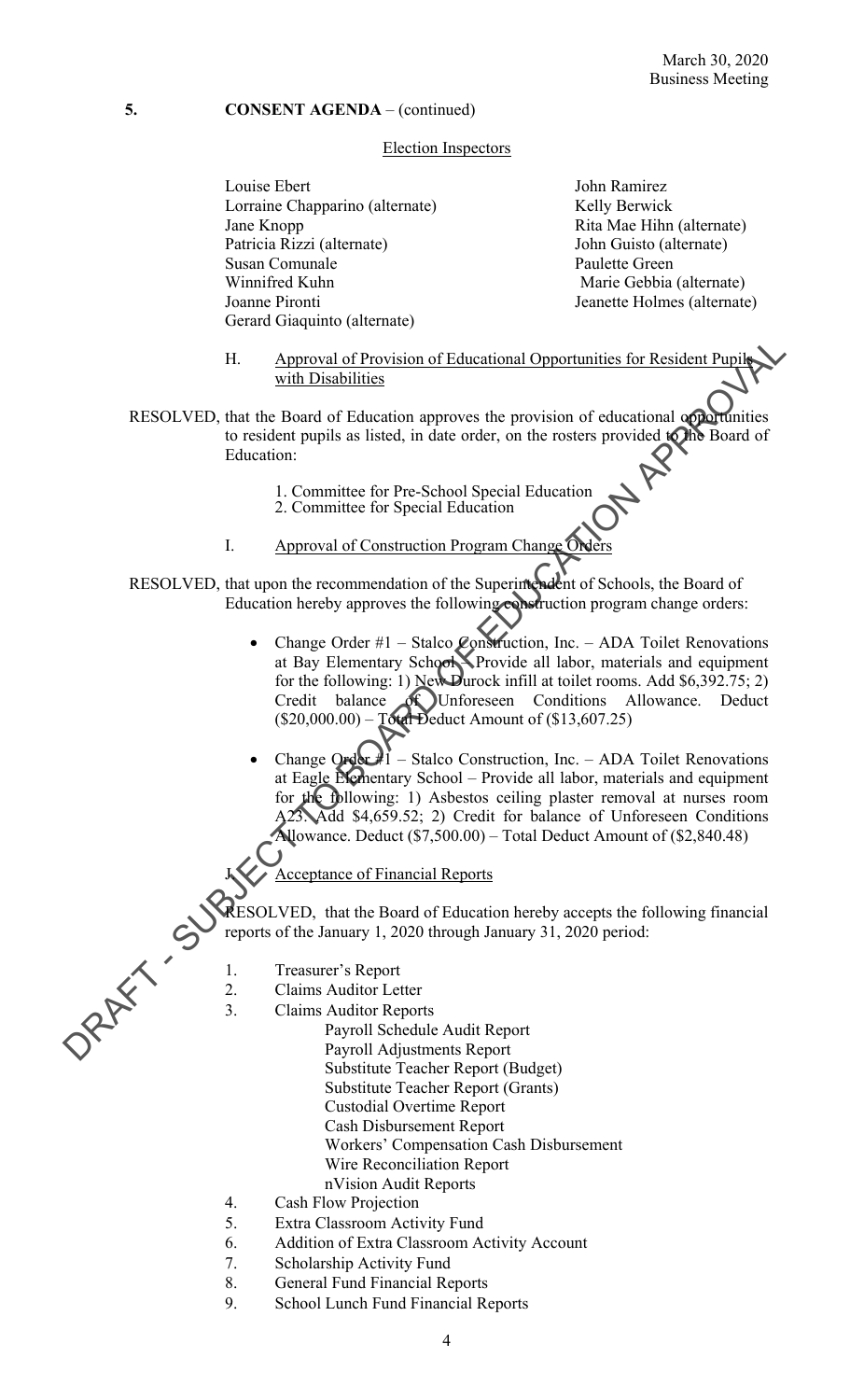- 10. Special Aid Fund Financial Reports
- 11. Capital Projects Fund Financial Reports
- 12. Trust & Agency Fund Financial Reports
- 13. Private Purpose Trust Fund Financial Reports
- 14. Debt Service Fund Financial Reports
- 15. Workers' Comp. Reserve Financial Reports
- 16. Budget Transfer Query
- 17. Capital Project Report (7/01/99 Present)
- 18. Warrants
- K. Budgetary Adjustments
- RESOLVED, that the Board of Education hereby approves the following Budgetary Adjustments, for the period from February 14, 2020 through March 20, 2020, in the amount of \$63,590.00, as provided to the Board of Education.
	- 1. Budget Transfers in Excess of \$5,000
	- L. Approval of Contracts

|                                                                                                                          |    | Κ.                                    | <b>Budgetary Adjustments</b>                        |                                                                                                                                                                                                                                 |                   |                                              |                                         |  |  |  |  |  |
|--------------------------------------------------------------------------------------------------------------------------|----|---------------------------------------|-----------------------------------------------------|---------------------------------------------------------------------------------------------------------------------------------------------------------------------------------------------------------------------------------|-------------------|----------------------------------------------|-----------------------------------------|--|--|--|--|--|
|                                                                                                                          |    |                                       |                                                     | RESOLVED, that the Board of Education hereby approves the following Budgetary<br>Adjustments, for the period from February 14, 2020 through March 20, 2020<br>the amount of \$63,590.00, as provided to the Board of Education. |                   |                                              |                                         |  |  |  |  |  |
|                                                                                                                          |    |                                       |                                                     | 1. Budget Transfers in Excess of \$5,000                                                                                                                                                                                        |                   |                                              |                                         |  |  |  |  |  |
|                                                                                                                          |    | L.<br><b>Approval of Contracts</b>    |                                                     |                                                                                                                                                                                                                                 |                   |                                              |                                         |  |  |  |  |  |
|                                                                                                                          |    |                                       |                                                     |                                                                                                                                                                                                                                 |                   |                                              |                                         |  |  |  |  |  |
| RESOLVED, that the Board of Education hereby approves the following contracts as presented<br>to the Board of Education: |    |                                       |                                                     |                                                                                                                                                                                                                                 |                   |                                              |                                         |  |  |  |  |  |
|                                                                                                                          | #  | <b>Contract</b>                       | <b>Description</b>                                  | Rate                                                                                                                                                                                                                            | Atty.<br>Reviewed | <b>Reason</b>                                | Renewal                                 |  |  |  |  |  |
|                                                                                                                          | 1. | Academic<br>Entertainment,<br>Inc.    | Consultant<br>Services                              | $\sqrt{1750.00}$ per day for<br>one day                                                                                                                                                                                         | No                | Attorney<br>Approved<br>District<br>Template | N <sub>o</sub>                          |  |  |  |  |  |
|                                                                                                                          | 2. | Deer Park UFSD                        | <b>Health Services</b>                              | $$931.50$ per eligible<br>pupil for 2019-2020; An<br>increase of \$69.86 per<br>eligible pupil over 2014-<br>2015                                                                                                               | No                | Attorney<br>Approved<br>Template             | N <sub>o</sub>                          |  |  |  |  |  |
|                                                                                                                          | 3. | Encore<br>Performing Arts,<br>Inc.    | Consultan<br>Services                               | \$1,875.00 per day for<br>one day                                                                                                                                                                                               | N <sub>o</sub>    | Attorney<br>Approved<br>District<br>Template | N <sub>o</sub>                          |  |  |  |  |  |
|                                                                                                                          | 4. | <b>GM</b> Data<br>Communications      | <b>Erate Category</b><br>Two Products &<br>Services | See contract for details                                                                                                                                                                                                        | N <sub>o</sub>    | <b>Not</b><br>Necessary                      | <b>RFP</b><br>$\#$<br>2020-<br>04<br>No |  |  |  |  |  |
|                                                                                                                          | 5. | Nauppauge<br><b>UFSD</b>              | <b>Health Services</b>                              | \$1,056.00 per eligible<br>pupil for 2019-2020; An<br>increase of \$63.00 per<br>eligible pupil over 2018-<br>2019                                                                                                              | N <sub>o</sub>    | Attorney<br>Approved<br>Template             | Yes                                     |  |  |  |  |  |
|                                                                                                                          | 6. | <b>Hip Pickles</b>                    | Consultant<br>Services                              | $$1,500.00$ per day for<br>one day                                                                                                                                                                                              | N <sub>o</sub>    | Attorney<br>Approved<br>District<br>Template | N <sub>o</sub>                          |  |  |  |  |  |
|                                                                                                                          | 7. | Long Island<br><b>University Post</b> | High School<br><b>Scholars</b><br>Agreement         | \$290 per course per<br>participant                                                                                                                                                                                             | Yes               | Vendor<br>Template                           | Yes                                     |  |  |  |  |  |
|                                                                                                                          | 8. | Mobile Ed<br>Productions, Inc.        | Consultant<br>Services                              | $$1,195.00$ per day for<br>one day                                                                                                                                                                                              | N <sub>o</sub>    | Attorney<br>Approved<br>District<br>Template | N <sub>o</sub>                          |  |  |  |  |  |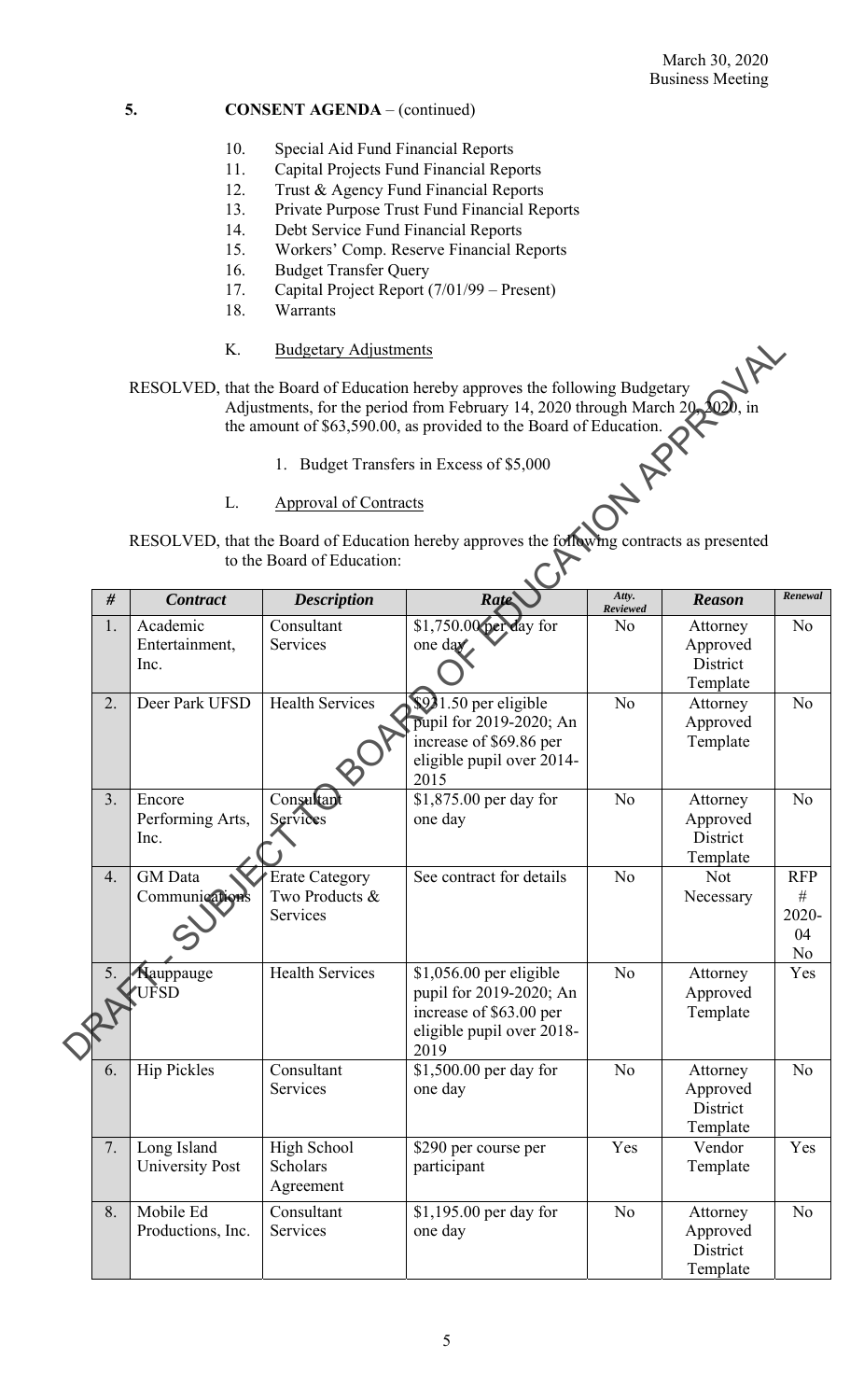| 5. | <b>CONSENT AGENDA</b> – (continued) |
|----|-------------------------------------|
|----|-------------------------------------|

| #                                                                                                                                                                                                                                                                                                                                                                                                                                                                                                                                                                                                                                                                                                                                                                                                               | <b>Contract</b>                                                                    | <b>Description</b>                                   | Rate                                                                                                                | Atty.<br>Reviewed | <b>Reason</b>                    | Renewal |  |  |  |  |  |  |
|-----------------------------------------------------------------------------------------------------------------------------------------------------------------------------------------------------------------------------------------------------------------------------------------------------------------------------------------------------------------------------------------------------------------------------------------------------------------------------------------------------------------------------------------------------------------------------------------------------------------------------------------------------------------------------------------------------------------------------------------------------------------------------------------------------------------|------------------------------------------------------------------------------------|------------------------------------------------------|---------------------------------------------------------------------------------------------------------------------|-------------------|----------------------------------|---------|--|--|--|--|--|--|
| 9.                                                                                                                                                                                                                                                                                                                                                                                                                                                                                                                                                                                                                                                                                                                                                                                                              | Sayville UFSD                                                                      | <b>Health Services</b>                               | $$1,280.14$ per eligible<br>pupil for 2019-2020; An<br>increase of \$68.74 per<br>eligible pupil over 2018-<br>2019 | N <sub>o</sub>    | Attorney<br>Approved<br>Template | Yes     |  |  |  |  |  |  |
| 10.                                                                                                                                                                                                                                                                                                                                                                                                                                                                                                                                                                                                                                                                                                                                                                                                             | Seneca<br>Consulting                                                               | Affordable Care<br><b>Act Consulting</b><br>Services | \$10,500.00; Rate is<br>unchanged from 2019-<br>2020                                                                | Yes               | Vendor<br>Template               | Yes     |  |  |  |  |  |  |
| 11.                                                                                                                                                                                                                                                                                                                                                                                                                                                                                                                                                                                                                                                                                                                                                                                                             | Smithtown CSD                                                                      | <b>Health Services</b>                               | $$1,023.65$ per eligible<br>pupil for 2019-2020; An<br>increase of \$20.78 per<br>eligible pupil over 2018-<br>2019 | N <sub>o</sub>    | Attorney<br>Approved<br>Template | Yes     |  |  |  |  |  |  |
| M.<br><b>Approval of Bid Awards</b>                                                                                                                                                                                                                                                                                                                                                                                                                                                                                                                                                                                                                                                                                                                                                                             |                                                                                    |                                                      |                                                                                                                     |                   |                                  |         |  |  |  |  |  |  |
|                                                                                                                                                                                                                                                                                                                                                                                                                                                                                                                                                                                                                                                                                                                                                                                                                 | RESOLVED, that the Board of Education hereby approves the following Bid<br>Awards: |                                                      |                                                                                                                     |                   |                                  |         |  |  |  |  |  |  |
| #2017-25 Pouring Rights RFP: Canteen Vending<br>$\bullet$<br>#2018-05 Floor Mats Bid: American Pad, Mc.<br>$\bullet$<br>#2019-03 (2) Inspection & Repair & Edwards Fire Alarm Systems:<br>$\bullet$<br><b>Briscoe Protective</b><br>#2019-04 Maintenance & Repair of District Owned Motor Vehicles: T &<br>$\bullet$<br>T Baldwin Automotive, Inc<br>#2019-08 Maintenance & Repair of District Owned School Buses: T & T<br>$\bullet$<br>Baldwin Automotive, Ind<br>#2019-10 Treated Dost Mops & Cloths: American Pad, Inc.<br>$\bullet$<br>#2020-03 Snow Plow Bid: Laser Industries<br>#2020-04 RFP Cabling/Closet Wire Management & Organization: GM<br>Data Communications<br>Capital Bid Window Reconstructions at Oregon Middle School: Arrow<br>Steel Window Corp.<br>Disposition of Obsolete Items<br>N. |                                                                                    |                                                      |                                                                                                                     |                   |                                  |         |  |  |  |  |  |  |
|                                                                                                                                                                                                                                                                                                                                                                                                                                                                                                                                                                                                                                                                                                                                                                                                                 | <b>Jhooks:</b>                                                                     |                                                      | RESOLVED, that the Board of Education hereby authorizes disposition of the following                                |                   |                                  |         |  |  |  |  |  |  |
| Library Books (located at Medford Elementary School Library)<br>Library Books (located at Tremont Elementary School Library)                                                                                                                                                                                                                                                                                                                                                                                                                                                                                                                                                                                                                                                                                    |                                                                                    |                                                      |                                                                                                                     |                   |                                  |         |  |  |  |  |  |  |
|                                                                                                                                                                                                                                                                                                                                                                                                                                                                                                                                                                                                                                                                                                                                                                                                                 | O.                                                                                 | <b>Acceptance of Donations</b>                       |                                                                                                                     |                   |                                  |         |  |  |  |  |  |  |
|                                                                                                                                                                                                                                                                                                                                                                                                                                                                                                                                                                                                                                                                                                                                                                                                                 |                                                                                    |                                                      | RESOLVED, that the Board of Education hereby accepts the donation(s) of:                                            |                   |                                  |         |  |  |  |  |  |  |

### M. Approval of Bid Awards

- #2017-25 Pouring Rights RFP: Canteen Vending
- #2018-05 Floor Mats Bid: American Pad, Inc.
- #2019-03 (2) Inspection & Repair of Edwards Fire Alarm Systems: Briscoe Protective
- #2019-04 Maintenance & Repair of District Owned Motor Vehicles: T & T Baldwin Automotive, Inc.
- #2019-08 Maintenance & Repair of District Owned School Buses: T & T Baldwin Automotive, Inc.
- #2019-10 Treated Dust Mops & Cloths: American Pad, Inc.
- #2020-03 Snow Plow Bid: Laser Industries
- #2020-04 RFP Cabling/Closet Wire Management & Organization: GM Data Communications
- Capital Bid Window Reconstructions at Oregon Middle School: Arrow Steel Window Corp.
- Disposition of Obsolete Items

- Library Books *(located at Medford Elementary School Library)* 
	- Library Books *(located at Tremont Elementary School Library)*

- One (1) Bee-Bot valued at \$199.95 through www.donorschoose.org to Ms. Draghi's first grade class at Barton Elementary School for the "Bee Excited for Programming" project.
- \$500.00 from the ExxonMobil Educational Alliance Program to the PMHS Student Recognition Account to support Math or Science activities at the High School.
- \$400.00 from the Fashion Institute of Design & Merchandising for the Fashion Design Club.
- \$20.00 gift card to ShopRite from Island Harvest to the Family Center.
- \$200.00 from the Bay Elementary School Big Mac Club to the Family Center.

6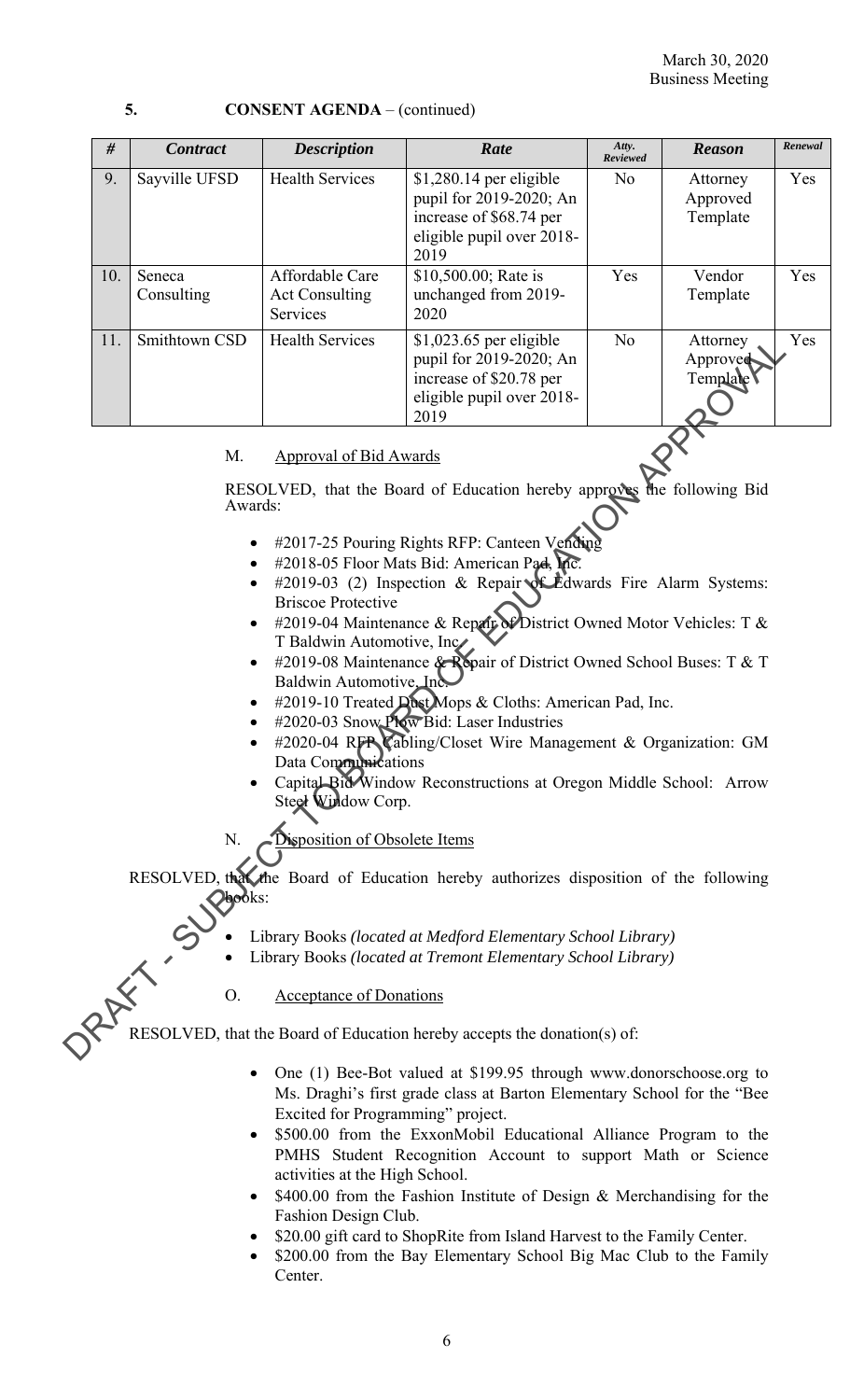- (Model #UN50NU6900) valued at approximately \$325.83 from the Fifty-inch Samsung Flat Panel Video Hi Def Display Television Monitor Patchogue-Medford Hall of Fame Booster Club, Inc. to the Patchogue-Medford High School.
- P. Approval of Scholarships

RESOLVED, that the Board of Education hereby accepts the following Scholarship:

 THE ROBERT HAMID PERMENTER JR. MEMORIAL SCHOLARSHIP will be awarded to a family or close relative of Robert H. Permenter Jr.

### Q. Approval of SEQRA Resolution for Bay Avenue Elementary School Additions and Alterations

- WHEREAS, the Board of Education desires to embark upon the Bay Avenue Elementary School Additions and Alterations (Project), including construction of a 13,500sf rear building addition with utilities and required services, associated site work, relocating a playground area and backstop; and
- WHEREAS, said Project is subject to classification under the State Environmental Quality Review Act (SEQRA); and
- WHEREAS, the Board of Education, as the only involved agency, has examined all information related to the Project and has determined that the project as a whole is classified as an Unlisted Action as defined by Section 617.2 of the SEQRA Regulations; now, therefore be it
- RESOLVED, that the Board of Education hereby declares itself lead agency in connection with the requirements of SEQRA; and be it further
- RESOLVED, that the Board of Education hereby declares that the Project as proposed hereto will not result in any significant adverse environmental impacts; and be it further
- SCHOLARITY will be awarded to a family or close relative of Robert<br>
H. Permenter Jr.<br>
(). Approval of SEQRA Resolution for Bay Avenue Elementary<br>
Additions and Alterniums<br>
WHEREAS, the Booth of Education section desires t RESOLVED, that upon recommendation of the Superintendent of Schools, the Board of Education hereby approves this resolution and shall forward an official copy of this Resolution to the New York State Education Department together with a copy of the Short Environmental Assessment Forms and correspondence from the New York State Office of Parks, Recreation and Historic Preservation in connection with its request for approval of said projects from the New York State Education Department.

### Approval of Attendance at Conferences

RESOLVED, that the Board of Education hereby approves attendance by the following staff member at the conference specified:

- Frank Mazzie Educational Summit & Expo May 31 through June 3, 2020, Saratoga Springs, NY, at a cost of \$1,725.86 to be paid for by the District.
- S. Approval of Qualified Lead Evaluators
- RESOLVED, that Michelle Sullivan , Director of Elementary Humanities and Derek Robinson, teacher and/or principal evaluation in accordance with the regulations of the Director of Student and Family Supports have received appropriate training in Commissioner of Education, and these individuals are hereby certified as qualified lead evaluators for the purpose of conducting and completing evaluations.

7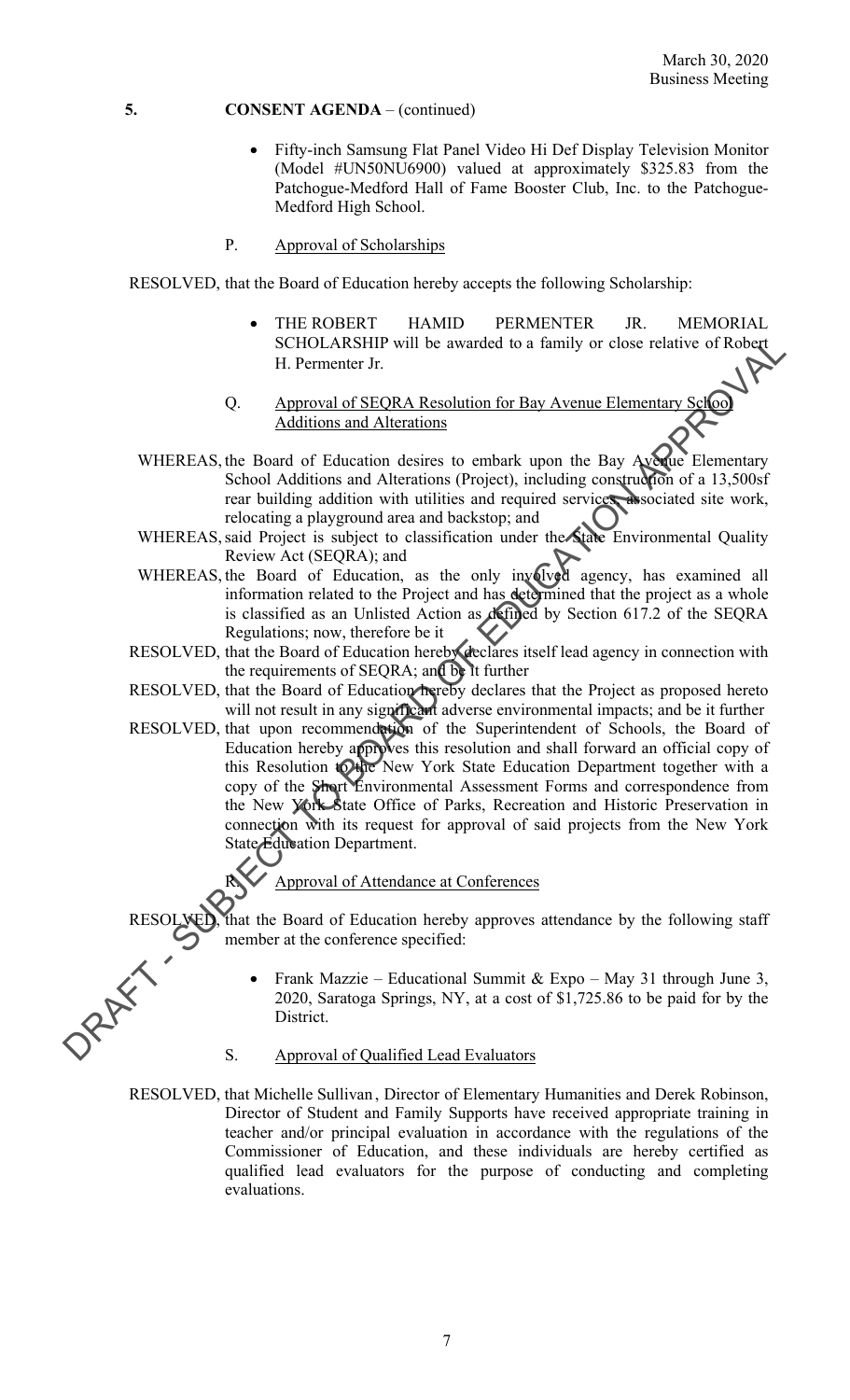- T. Authorization for Special Meeting to Participate in the Annual Eastern Suffolk BOCES Annual Meeting
- RESOLVED, that the Board of Education will conduct a Special Meeting on April 21, 2020 at 7:00 p.m. in the South Ocean Conference Room in order to participate in the Annual Eastern Suffolk BOCES Trustee Election and Budget Vote.
	- U. Approval of Summer Meeting Dates
- RESOLVED, that the Board of Education hereby approves the following summer meeting dates:

Monday, July 6, 2020 – 6:30 p.m. – Annual Re-Organization Meeting Monday, July 27, 2020 – 6:30 July Business Meeting Monday, August 24, 2020 – 6:30 p.m. – August Business Meeting

- V. Approval of Memorandum of Agreement with the Patchogue-Medford Congress of Teachers Unit regarding School Closure due to the COVID-19 Virus
- RESOLVED, that, upon the recommendation of the Superintendent of Schools, the Board of Education approves a Memorandum of Agreement with the Patchogue-Medford Congress of Teachers regarding school closures due to the COVID-19 virus and authorizes the Superintendent and the Board of Education to execute same.
	- W. Approval of Memorandum of Agreement with Patchogue-Medford Administrators' Association regarding School Closure due to the COVID-19 Virus
- RESOLVED, that, then be a streament term and Re-Organization Media, the streament of the streement with the Board of Education approves the Substitute Media,  $\frac{10 \text{ V/mol}}{10 \text{ V/mol}}$  and  $\frac{10 \text{ V/mol}}{10 \text{ V/mol}}$ . Approved of RESOLVED, that, upon the recommendation of the Superintendent of Schools, the Board of Education approves **Nemorandum** of Agreement with the Patchogue-Medford Administrators' **Association** regarding school closures due to the COVID-19 virus and authorizes the Superintendent and the Board of Education to execute same.

X. Approval of Memorandum of Agreement with Patchogue-Medford Professional Nurses' Association regarding School Closure due to the COVID-19 Virus

RESOLVED, that, upon the recommendation of the Superintendent of Schools, the Board of Education approves a Memorandum of Agreement with the Patchogue-Medford Professional Nurses' Association regarding school closures due to the COVID-19 virus and authorizes the Superintendent and the Board of Education to execute same.

> Y. Recommended Agreement with regarding SCOPE Educational Services regarding the provision of Emergency Child Care Services due to the COVID-19 Virus

RESOLVED, that, upon the recommendation of the Superintendent of Schools, the Board of Education approves an Agreement with SCOPE Educational Services regarding the provision of emergency child care service due to the COVID-19 virus and authorizes the Superintendent and the Board of Education to execute same.

- Z. Policy Adoption
- RESOLVED, that the Board of Education adopts the following policies which were circulated for a first reading: